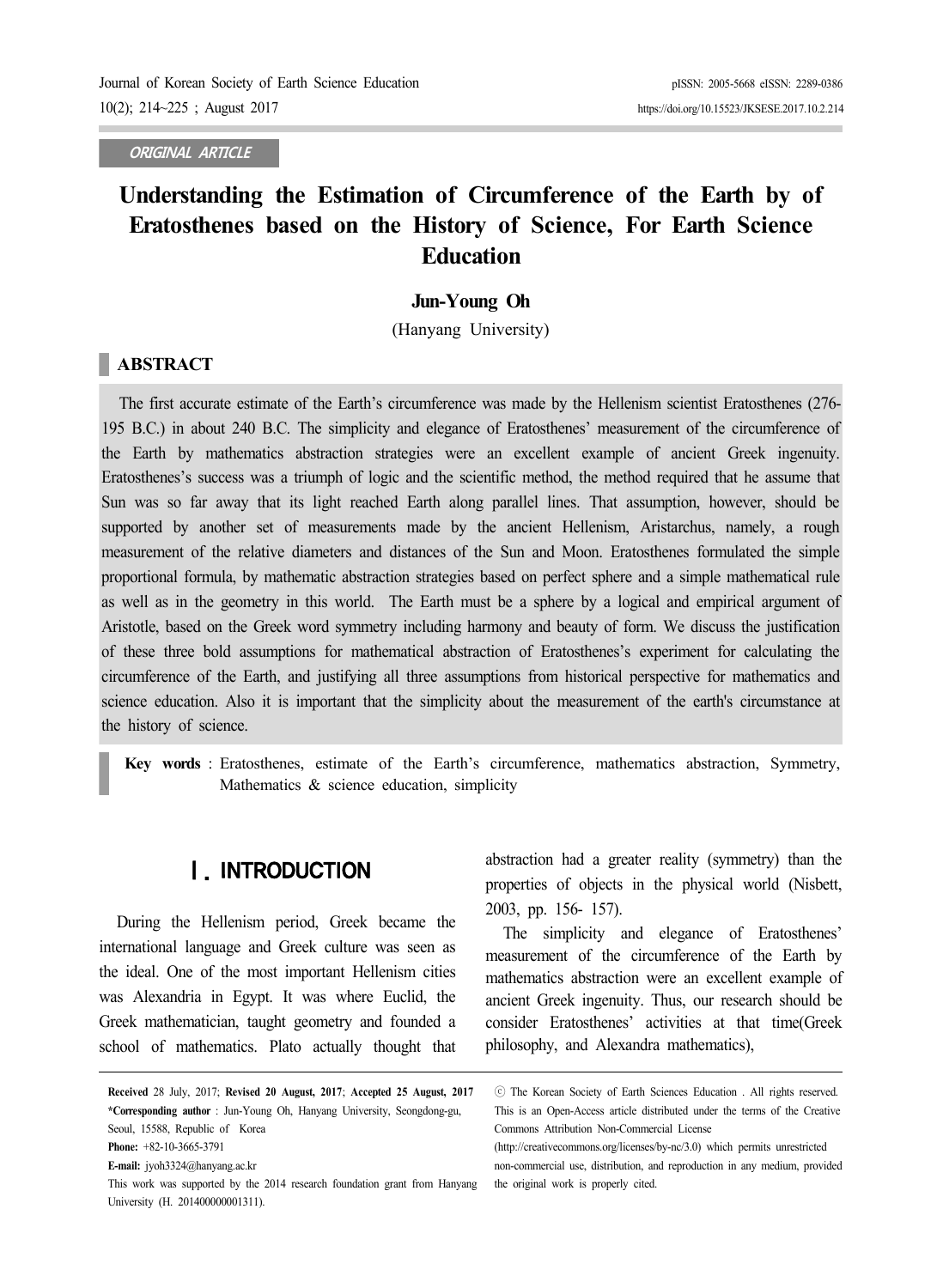as both mathematics abstraction involving idealization, and symmetry based on Plato's thinking, geometry based on Euclid, and Aristarchus's estimate between the Sun and the Earth and early Atomism.

In scientific activity, mathematics abstraction allows the scientists to focus on an object's particular properties which our mathematics theory deals, while deliberately removing (subtract) any other properties present in the concrete circumstances, by Bold assumptions. Idealization is the consideration of properties that the object definitely does not possess in actual system, by Idealized assumptions, the notion of abstraction, by contrast, deliberately ignores certain features the object possesses in concrete circumstances (Oh, 2016)

It would be wrong to conclude that it was a divine hand that created the Earth as a perfect sphere with a religious perfect sphere belief. Symmetry is a powerful tool, and a source of hypotheses that we can make to understand the physical world (Lederman, and Hill, 2004, pp. 18-20).

An acute awareness of the beauty inherent in scientific ideas and scientific discovery necessarily draws us in to its study.

We remind that "The main recommendations for improving teaching and learning in astronomy and

physics is that teachers should be encouraged to use thought-experiments based on historical examples (Eratosthenes' measurement of the circumference of the Earth), which appeared in all textbooks of South Korea, to stretch students' imaginations and enhance their reasoning.

Research questions of this study are: 1) to assume specially the Earth's perfect sphere logically and empirically, and parallel sun rays at that time, for mathematics abstraction based on Greek Philosophy and Alexandria Mathematics, 2) to justify all three bold assumptions from Greek history, and 3) to search weakness of Eratosthenes's work (Estimation of Circumference of the Earth) in modern view.

<**Axioms**>. Given a line *l* and a point *P* not on that line, there exists in the plane of a point *P* and *l* and through P one and only one line m, which does not meet the given line *l* (Kline, 1967, p.126)

<All three bold assumptions as **additional Axioms**>:

- 1. The shape of the Earth is a perfect sphere.
- 2. The cities of Syene (modern Aswan) and Alexandria are situated on the same longitude.
- 3. The Sun's rays that reach the Earth are parallel.



The **results** of Measurement of circumference of the Earth

Fig 1. Eratosthenes' Mathematics abstraction strategies based on Euclidian Geometry for the Estimation of Circumference of the Earth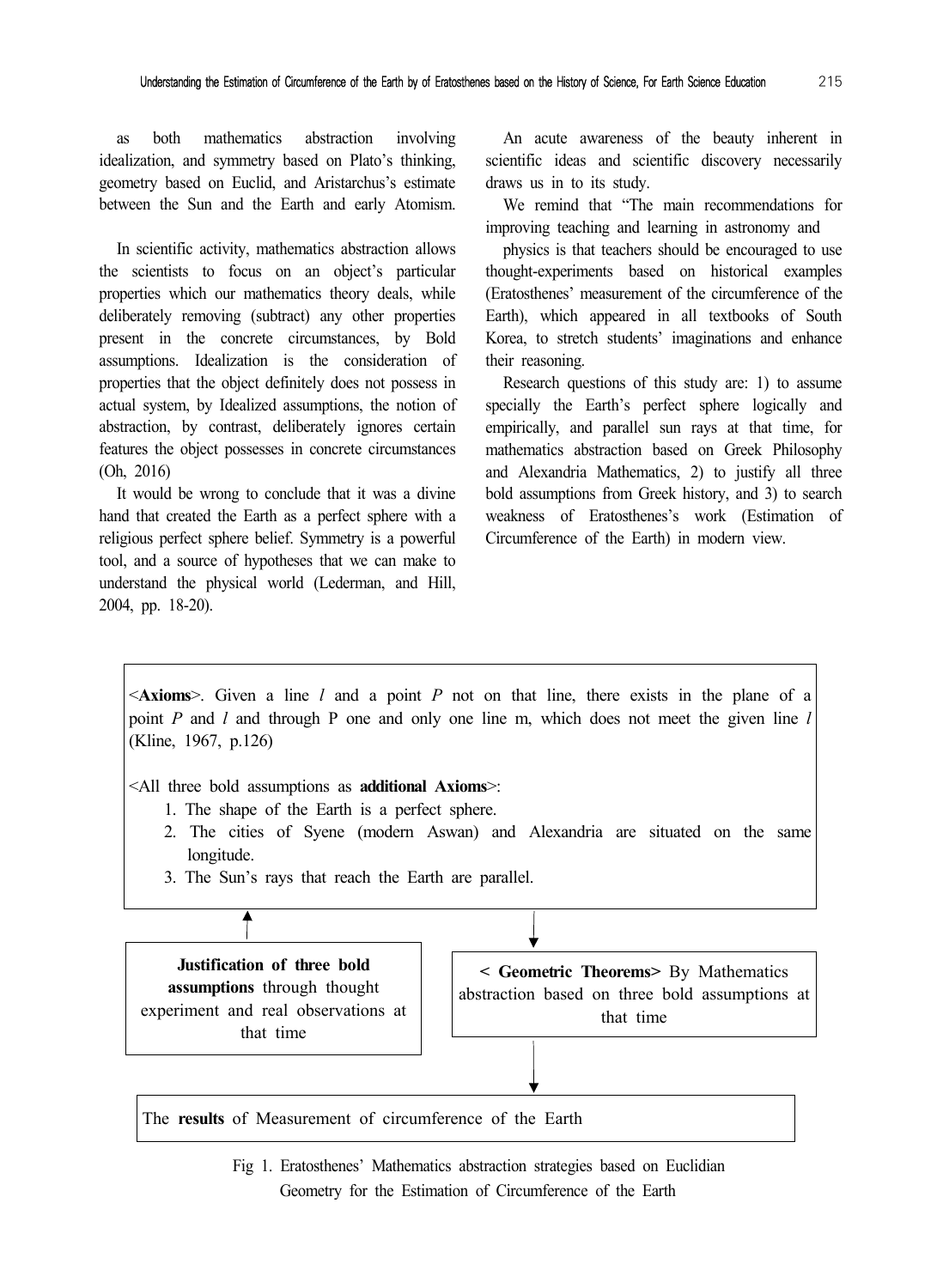# Ⅱ. Measurement of circumference of the Earth by Eratosthenes three bold assumptions

Ancients' Chinese historical elements are chosen and organized according to specific educational and conceptual constraints that include the construction of the quasi-parallelism of solar rays reaching Earths' surface, and the spontaneous modeling of the propagation of Sunlight leaning on divergent rays.



Fig 2. According to the Zhou cosmology, every displacement on the Earth surface produces a length change in the shadow cast by the gnomon (Hosson & Decamp, 2014)

The Chinese text presented hereafter is taken from the Chin Shu, a book written around 635 A.D. The astronomical part of this book has been written by Li Shun-feˆng. The proposed excerpt refers to the astronomical knowledge under the Zhou dynasty that began about a thousand year B.C. According to Eratosthenes, however, the measurement of the size of the Earth considers two assumptions: the flat surface by the Chinese and the rays of light parallel to the spherical Earth, which in the age of Hellenism, was an audacious assumption, when compared to the Sun that emits lights radially. Therefore, this study aims to investigate, from the literature of Greek philosophers and scientists in Alexandria rather than that of China, what the origin of the assumption that the Earth is round was and how it was possible to consider that the Sun is far away.



Fig 3. Illustration of Eratosthenes' procedure as described by Diomedes, That was the circular motion of the celestial bodies.

Greek philosophy began to spread along with the conquests of Alexander the Great (356-323 B.C.). Alexander the Great entertains great interest in the sciences. This is partially because his private teacher had been Aristotle. Alexander erected a city called Alexandria in Egypt, and the Great Library of Alexandria was established in 300 B.C. This continued as the site of globally leading center for research for the next 700 years. Eratosthenes (310- 230? B.C.) was one of several brilliant astronomers to emerge from the so-called Alexandrian school, which by his time already had distinguished tradition. Based on the abstract logic that a perfect sphere and a simple mathematical rule exist in reality as in geometry, Eratosthenes abstracted a simple proportion. The Earth's roundness was already logically and empirically proven by Aristotle (Crease, 2003, p.4).

Eratosthenes's success was a triumph of logic and the scientific technique, but it suffered from one weakness. The method required that he assume that Sun was so far away that its light reached Earth along parallel lines. That assumption, however, was supported by another set of measurements made by the ancient Greek, namely, a rough measurement of the relative diameters and distances of the Sun and Moon. As the chief librarian at Alexandria's city library, you can imagine that he read many books. One of those spoke of a well in Syene, Egypt (near Aswan) – now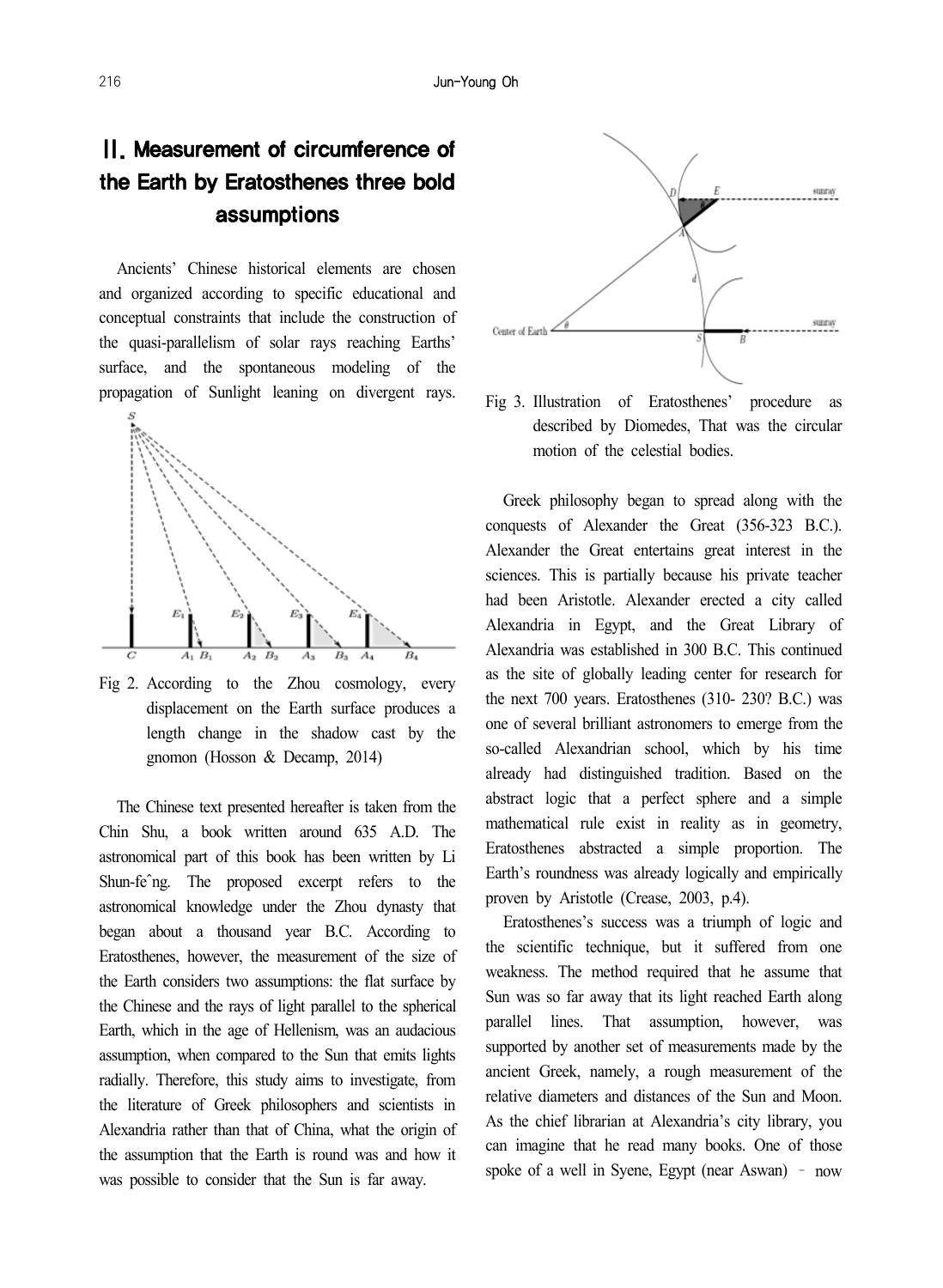known to lie close to the tropic of cancer. He read that every year on the 21st of June at noon, the sun was positioned so that light rays went straight down the well, the sun being directly overhead. This was a property that never happened in his hometown Alexandria. This gave him a brilliant idea to calculate the circumference of the earth.

At noon he placed a stick perpendicular to the ground, using its shadow to calculate the circumference. His method was as follows:

The value of the Earth's circumference was calculated as early as the 4th century BC by Aristotle and 3rd century BC by Archimedes (Evans 1998). But a more precise value, close to the modern one, was obtained by Eratosthenes in the 3rd century BC (Layser 1984). He calculated the circumference of the Earth through mathematics abstraction based on following bold assumptions by an application of Euclidean geometry (Kline, 1967, p.136)



Fig 4. Geometry of Eratosthenes's experiment for calculating the circumference of the Earth (3rd century BC)

<All three bold assumptions>:

1. The shape of the Earth is a perfect sphere.

 2. The cities of Syene (modern Aswan) and Alexandria are situated on the same longitude.

3. The Sun's rays that reach the Earth are parallel.

**<Axiom based on Euclidian Geometry >**. Given a line l and a point P not on that line, there exists in the plane of a point P and l and through P one and only one line m, which does not meet the given line l (Kline, 1967, p.126)

He stuck a stick in the ground at Alexandria, measuring the angle between the sun's rays and the stick and it measured to be about  $7.2^{\circ}$  (a). As the two triangles – well, center, stick and stick, ray, shadow – are similar triangles, the angle at the center must also be about 7.2° (see Figure 1), as deduced from the parallel line-equal angle theorem. The reason is that the angles formed where a single line crosses two parallel lines are equal **<a Geometric theorem>**.

**Assuming all three bold assumptions as additional Axioms**, he stuck a stick in the ground at Alexandria, measuring the angle between the sun's rays and the stick and it measured to be about  $7^{\circ}$  (a), and the bwell thus represent 7/360, or about 1/50, of the distance around the Earth. He then calculated the distance between Syene and Alexandria, which was 5,000 stadia, and now **the mathematics was simple**: 50×5,000 = 250,000 stadia (**The results** of Measurement of circumference of the Earth)

**The following section** discuss the justification of these three bold assumptions for mathematics abstraction of Eratosthenes's experiment for calculating the circumference of the Earth, and justifying All three assumptions both from modern and historical perspective (see Figure 1).

## **Why can Eratosthenes consider the Shape of the Earth as a perfect sphere?**

Pythagoras (570?-500 B.C.), born in the island of Samos near the Aegean Sea, asserted that based on geometry and trigonometry, all natural phenomena could be described in numbers. t\The Pythagoreans hand taught that the Earth was round and all celestial bodies moved in circular orbits. This was generally accepted. This way of thinking began at this time and dominated the ancient times. Anaxagoras (500?- 428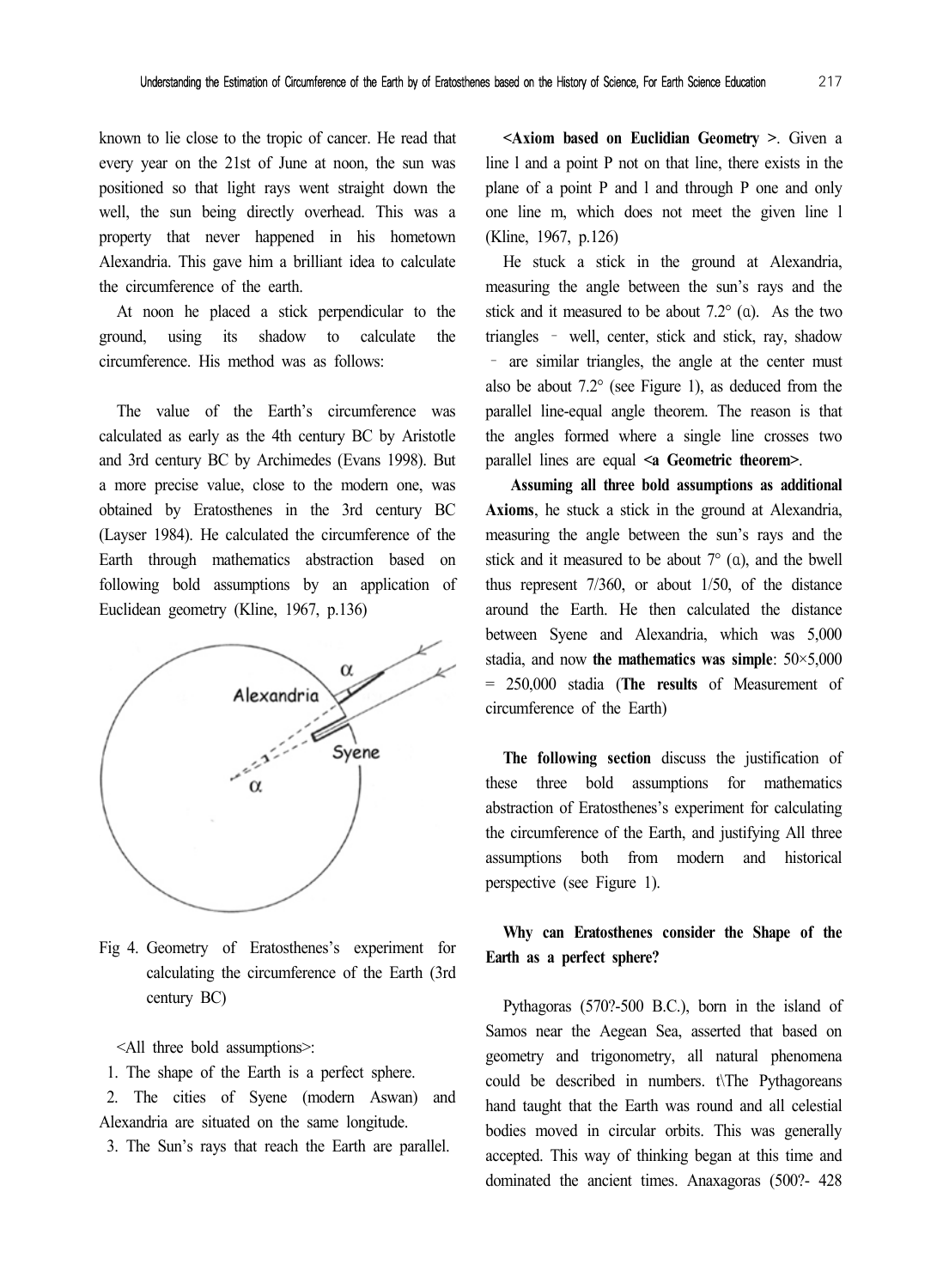B.C.), a Pythagorean, asserted that the moon emitted light as it reflected the light of the sun. From this observation, he realized that the solar and lunar eclipses occurred due to the shadows of the moon and the Earth, respectively.

In Greece, Plato (428–347) asserted that all motions occurring in the universe are perfectly circular motions, and all celestial bodies are round in shape. He also accepted Pythagoras' assertion that the sun, the moon, and the planets move in circular motions around the Earth. His disciple, Aristotle, adopted the first comprehensive theory of physics, and asserted that the reason why the universe appears as it does currently was due to this theory. As a postscript to Aristotle, let us consider one example (Toulmin & Goodfield, 1961):

Namely, the passage in which he argue for the view that the view that the Earth is a sphere. He begins with theoretical considerations: all earthy matter tends to converge into a comment center, so if the Earth came into existence by the congregation of the matter formulating it, a spherical form was the result to be expected. (This argument is equally sound on the more modern view, which the planets condensed out of the hot gaseous material from the Sun) (p.110)

Aristotle adds evidence based on direct observation, from astronomical observations (Toulmin & Goodfield, 1961):

From the shape of the Earth's shadow, as observed on the Moon's face in lunar eclipse, and from the way in which stars differ in elevation according to the latitude of the place from which you observed them (p. 111).

Among the quadrangles of the same circumferences, a square has the largest area, and among the triangles, it is the equilateral triangle that has the largest area. Both are beautiful geometrical figures with symmetry. In this regard, a circle is the one that exhibits the most ideal beauty. Moreover, a sphere reveals a circle from anywhere it is cut. It is thus natural to consider that

the Greeks who had been influenced by the traditional Euclid geometry, centred on the geometry of circles and lines, may have posited these spheres to be mysterious, and thus thought of the Earth and the celestial bodies also as spheres. The Pythagoreans had taught that the Earth was a spherical sphere very early in the Greek philosophy. And by 400 B.C. this was generally accepted (Nisbett, 2003).

According to his some empirical evidences for the earth's round shape, a ship a long way away seems mysteriously below sea-level, since this happens equally in all directions, the earth is a sphere. Strictly, only the part of the earth which had been explored was seen to be spherical (Crease, 2003, p.4), and there are evidence from the shape of the Earth's shadow, as observed on the Moon's face in a lunar eclipse, from the way in which stars differ in elevation according to the latitude of the place from which you observe them.

A physicist as beholder, say that beauty means symmetry. Given theories, he think that the more symmetrical, beautiful and generally theory (Zee, 2007, p.13). Scientist has become imbued with the faith that Nature has an underlying design of symmetry and simplicity (Zee, 2007, p.8).

#### As Poincar´e (1946) describes,

"The scientist does not study nature because it is useful; he studies it because he delights in it, and he delights in it because it is beautiful. . . Intellectual beauty is what makes intelligence sure and strong" (pp.  $366 - 367$ ).

It would be wrong to conclude that it was a divine hand that created the Earth as a perfect sphere with a religious perfect sphere belief. Symmetry is a powerful tool, and a source of hypotheses that we can make to understand the physical world. An acute awareness of the beauty inherent in scientific ideas and scientific discovery necessarily draws us in to its study.

## **Why can Eratosthenes Consider Sunrays as Parallel Lines?**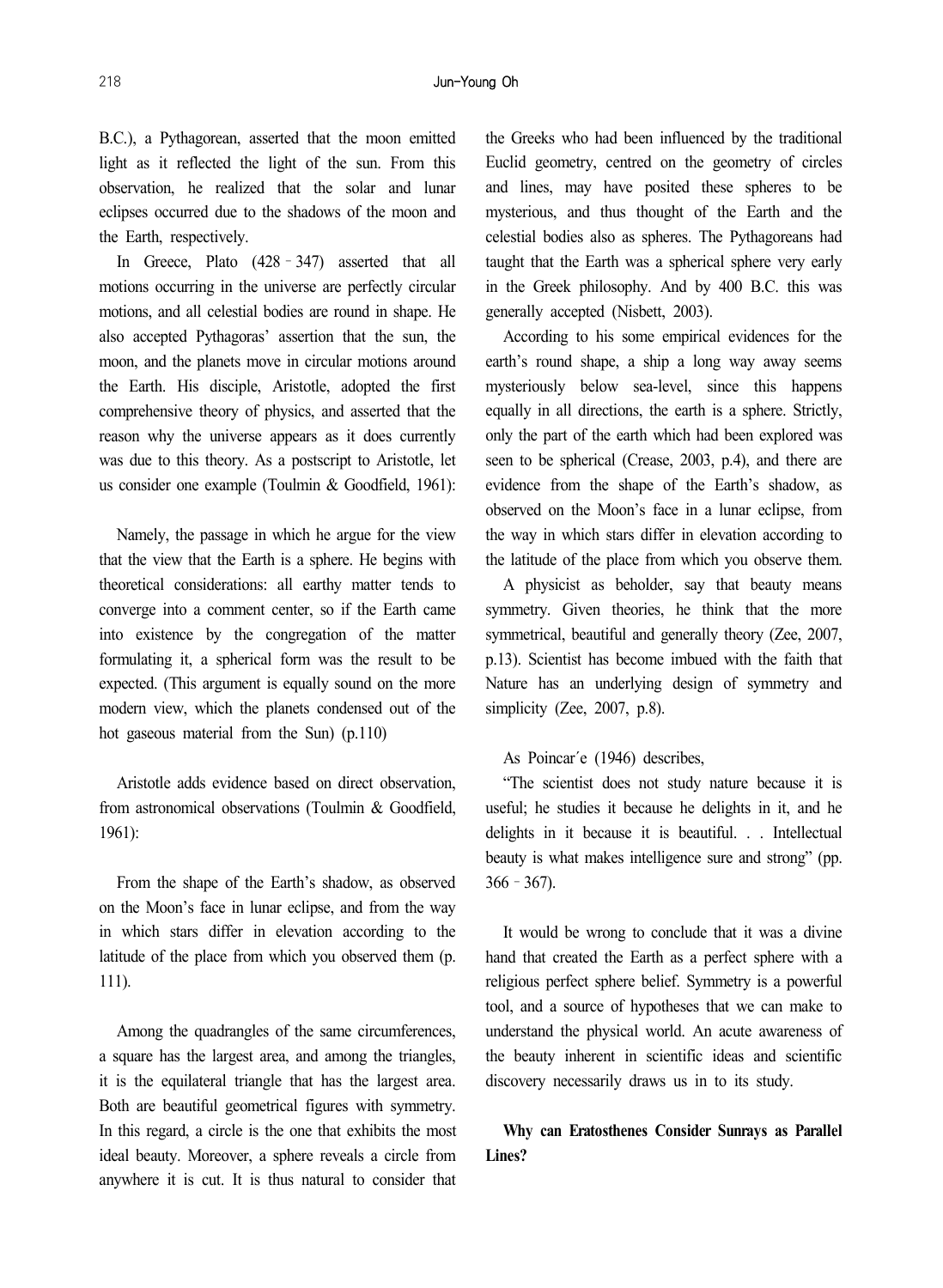In the year 260 BC, Aristarchus of Samos had estimated the relative size of the Earth, Moon, and Sun, and the relative distances to the Moon and Sun., by assuming that the Sun and the stars are motionless, that the Earth revolves around the Sun, and that the fixed stars are so far away, that the distances of the

Earth and of the Sun to the stars are practically the same (Hoyle 1972; Evans 1998; Heath 1913).

When the Moon is in its first or last quarter, it forms, together with the Sun and the Earth, a right triangle with angle  $α = 90°$ . Determining the angle β, Aristarchus estimated for the first time the distance between the Earth and the Sun as related to distance L to the Moon. Since his measurements of this angle were not very accurate, the distance to the Sun was calculated as 20L. The actual value is closer to 400L, which is 20 times as large as Aristarchus's value.

However, despite the results of such calculations by Aristarchus, it is very bold to assume that the sun's rays hit the Earth's surface in an approximately parallel manner. Therefore, to justify that such a proportional expression holds, an idealization strategy that logically proves the parallel incidence of the sun's rays is required. Therefore, their studies were not immediately accepted.



Fig 5. Earth-Sun-Moon relation at half-moon

First, there are difficulties to assume the sun to be a faraway **point source of light,** when the sun actually has volume.

**Second,** as the time zones were not discovered then and Aristarchus' heliocentric theory was not accepted widely; therefore, the geocentric celestial sphere could

not be so large. In the Geocentric system, the universe is finite. Because all celestial bodies, including the fixed stars, would need to rotate around the Earth once a day, size of the universe should be finite. If stars were infinitely distant from the Earth, they would not have been able to rotate the Earth once a day at a finite speed. However, stars in the Heliocentric universe would not need to rotate, and therefore, there is no limitation in the distance from the Earth. As shown in Figure 7, for a light source with a volume to be far away enough to become a point, the Sun must be far removed from the Earth as much as possible (further Sun C in figure 5 rather than nearer Sun C).



Fig 6. Further the Sun is away, smaller is the angle  $\angle$ C, and more are the lines

If ∠E + ∠B + ∠C = 180°, and ∠E = 90°- ∠C, Thus ∠E ≒ 90°, since ∠C is small (≒ 0.02°)

According to Aristarchus calculation, Distances to the Sun is equal to about 180 Earth Diameters (Heath, 1913, pp. 350-352), and Earth diameter is equal to 250,000/3.14 stadias, because the distance between Syene and Alexandra was equal to 5,000 stadias, Tan  $(\angle C)$  = 5000(stadia)/180\* 250,000/3.14(stadia), thus  $\angle C$  is equal to about 0.02°; the angle a is then almost zero. With this idea in mind, Eratosthenes is justified in making the assumption that sunrays striking the Earth are parallel.

Aristarchus calculated the distance between the Earth and the Sun, compared the size of the Earth's orbit to a grain of sand, and explained that the distance of the location of the star could not be observed well due to the miniscule size of the Earth's orbit compared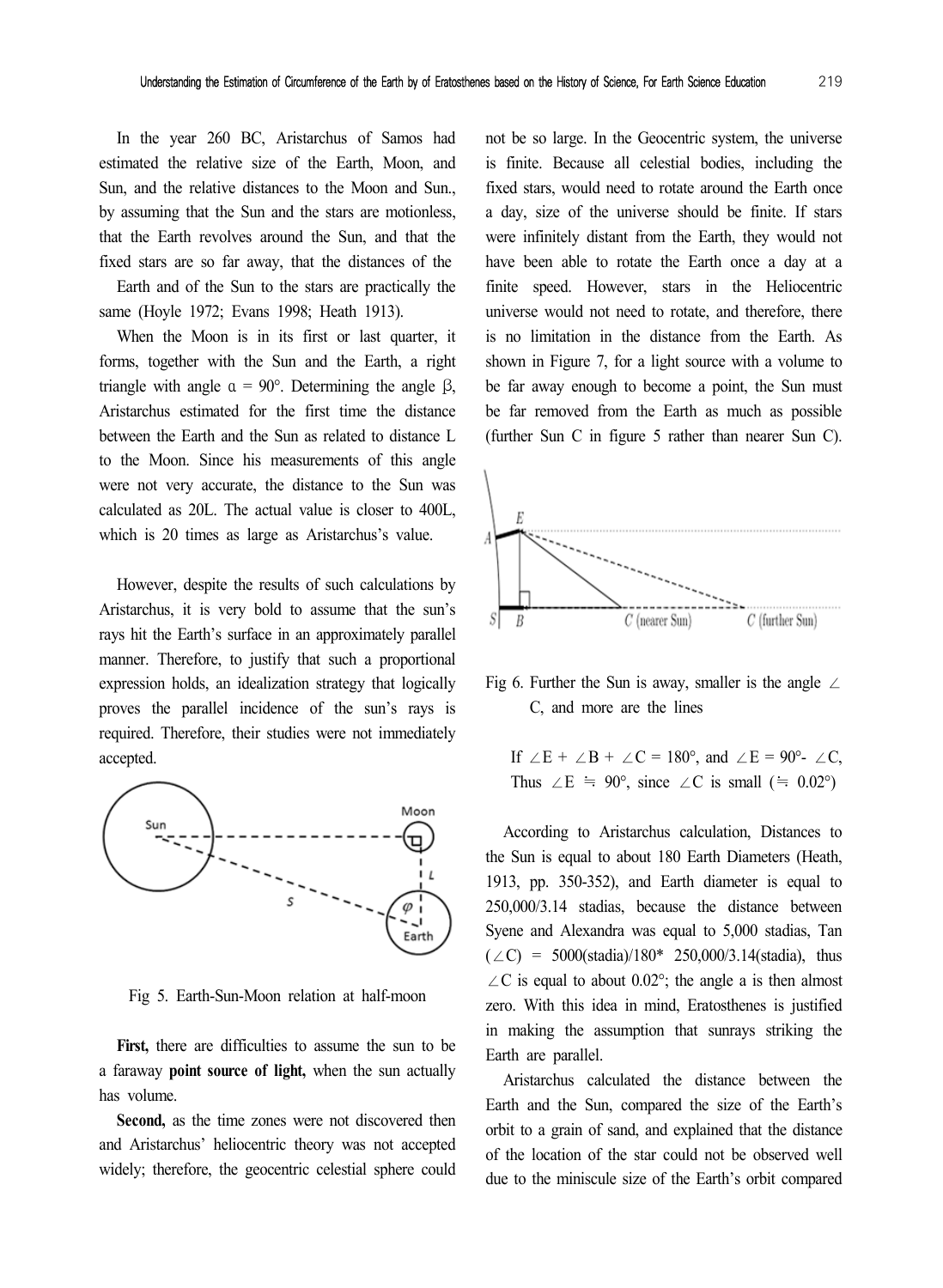to the distance to the star. This is an excellent answer to the reason why the parallax of the star could not be observed (Copernicus also provided the same answer much later). As such, this argument was subject to the objection that the size of the cosmos needed to be expanded beyond belief (with the beliefs of the time). The scientific issues faced by the heliocentric hypothesis were mighty, and ancient astronomers objected to the heliocentric hypothesis with definite evidence. There were religious objections in placing the lowly and shifting Earth on the holy and incorruptible heavens. As such, he was blamed to be blasphemous (McClean Ⅲ, & Dorn, 1999, p.83).

Furthermore, to assume the expanded universe, the ancient Greek atomism, the birth of modern chemistry, posed that matter was thought to consist of small particles moving in a completely empty space, that the world of atoms was infinite, and that there would be infinite voids between these particles (Frank, 2011, pp. 82-83.)

#### **Alexandria and Syene lie on the same meridian?**

Eratosthenes' first assumption is based on a map which he constructed using the wealth of knowledge available at the library of Alexandria.

Eratosthenes' map (Siebold, 1998) of the world appeared in his work entitled Geography, which was long regarded as the highest authority on geography in the ancient world (Dick, 1971, p.389). However, since the current map location is not located on the same meridian, it differs from the actual real value and the size of the exaggerated earth is calculated.

# Ⅲ. Clearly can We Consider the value (15% off) obtained as Modern real value?

A stadium was a standard distance over which races were held. An Olympic stadium was 185m, in which case the circumference would be 46,250km, and an Egyptian stadium is 157m so the calculation would be 39,259km.

We do not actually know which stadium Eratosthenes was working with, but both are pretty close to the actual value of 40,100km. Using the Olympic stadium his value is 15% off, but with the Egyptian stadium, only 1% off! Therefore, given the uncertainty of the various Greek stadia, utilized as units of distance by Eratosthenes (Fraknoi et al., 1998), this gives rise to a logical fallacy from the modern



Fig 7. Circular Argument, Pointiness in Modern Terms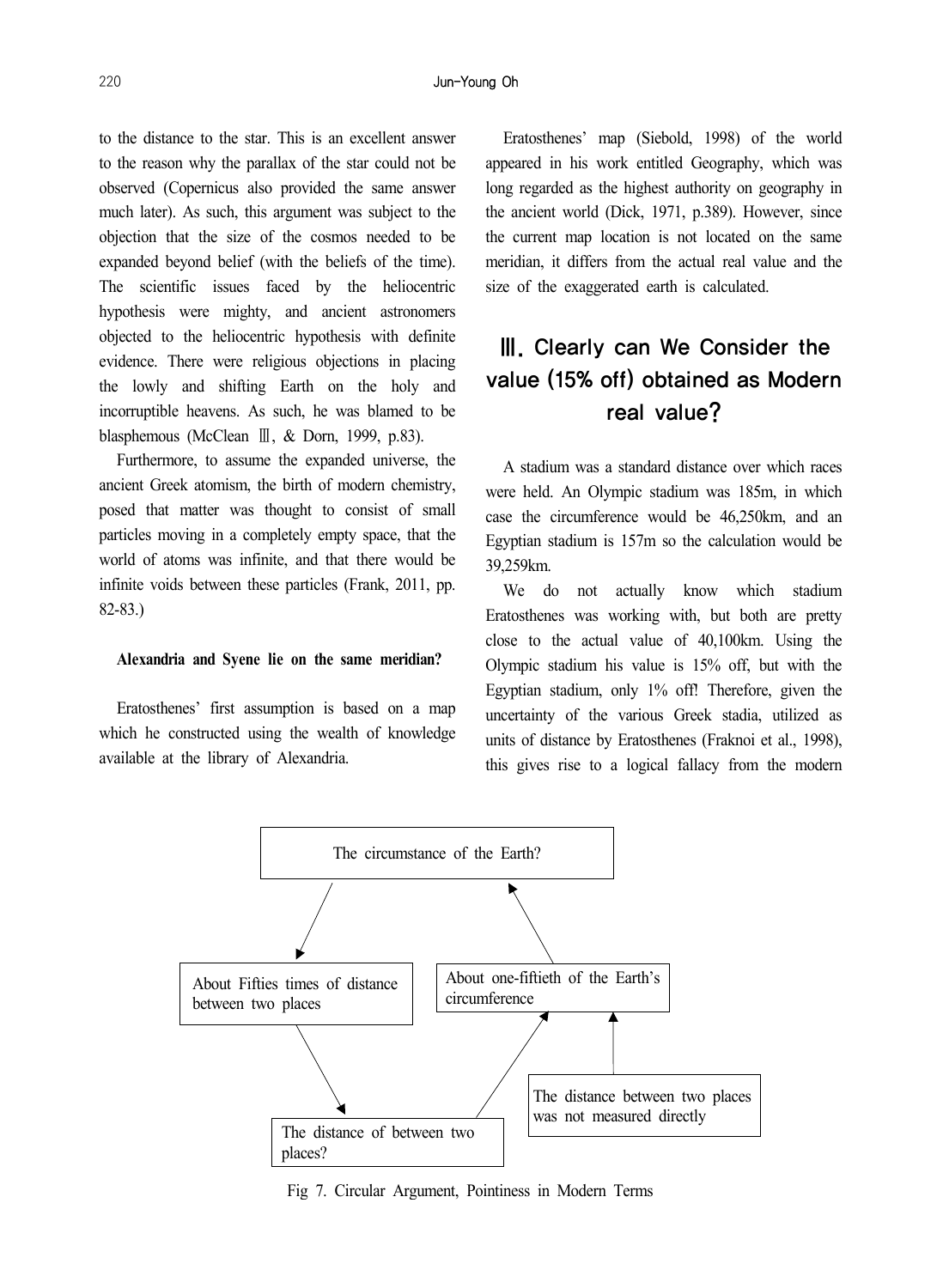perspective given the following circular argument (see Figure 2), Unfortunately, we do not know exactly how many stadias there were to modern unit of distance: suggested values range from seven and half to ten. So we cannot compare Eratosthenes' estimate of 250,000 stadias with the modern measurement. Yet clearly the value obtained cannot have been far from the truth (Toulmin & Goodfield, 1961).

Wesenberg refers to them as the "Attic" (from Asia Minor and southern Italy), the "Doric" (from Greece and Sicily), and the "Ionic" (used throughout the Greek civilization), and, Pliny (29-79 A.D.) gives an estimate equivalent to 516.73 ft (157.50m). Based on this value, Eratosthenes'' value for the circumference of the earth turn out to be 21,466 mile  $(3.93 \times 10^3 \text{ km})$  (Cushing, 1998, p.978). We refer to this the most frequently accepted stadia (+16.2%) as the "Italian" stadia (Dicks, 1960, pp.42-44).

Therefore, we suggests that the value of 1 stadia is not clear from the viewpoint of modern, however it is highly effective methodologically rather than a accuracy.

## Ⅳ.Mathematical abstraction & **justification**

Using Aristotle's principle that nature always moves in simple and economical rules and Plato's simple mathematical claim (Oh, 2016), Eratosthenes' results were made possible owing to the logic that all natural phenomena are simple and move according to economic feasibility, Aristarchus' calculation results, as well as the idea according to his calculations that the universe could be much larger than it was thought to be according to his calculations, though they were not accepted then.

Plato would like suppose that the concepts of mathematics (more particularly of plane geometry), such as a circle, line and triangle, exist only in the abstract and that knowledge of them is not gained through sense experience. This was Plato's answer to the quest for the immutable amidst the change of the sensible world (Cushing, 1998, p.4). It was an outstanding victory of observation and reasoning that Eratosthenes calculated the circumference of the earth exceptionally bright and precisely. Unfortunately, these great thoughts - that the earth is round, atomic, and solar center - have disappeared for a while in history.

According to a recently study, Oh (2016), the study was essentially introduced a mathematical abstraction and idealization of his causal idealization in thought experiments. In this study, just as in Oh (2016) recent research, the mathematical abstraction and causal idealization from Galileo's thought experiment strategy were fundamentally adopted. Why he adopted a mathematical abstraction based on Greek geometry.

According to a **Euclid geometric theorem**, the reason is that the angles formed where a single line crosses two parallel lines are equal. Now imagine drawing a straight line from the center of the Earth outward so that it passes vertically through the Earth's surface in Alexandria. The angle A, call it, between line the Sun's rays in Alexandria is the same as the angle between that line and the line from the center of the Earth up through the well in southern Egypt (see Figure 1).

The distance between Alexandria and Cyrene, and the difference between the meridians of altitudes of Sun were measured between two places at noon at summer solstice. In other words, while the length of a shadow was measured at Alexandria, but as the sun shone right to the bottom of the well at Cyrene, there were no shadows. What relationship do these two measurements have?

If, **in a geometric theorem**, the central angle of a circle and the length of the arc on the central angle are proportional, and if a part of the Earth's surface is the same was a part of the geometric circle, what is the relationship, and with what does the relationship occur, for the difference between the meridian of altitudes of the Sun of the two places belonging to the same parts of the Earth's surface with the same longitude on the same day? Then, it is proportional to the distance between the two points.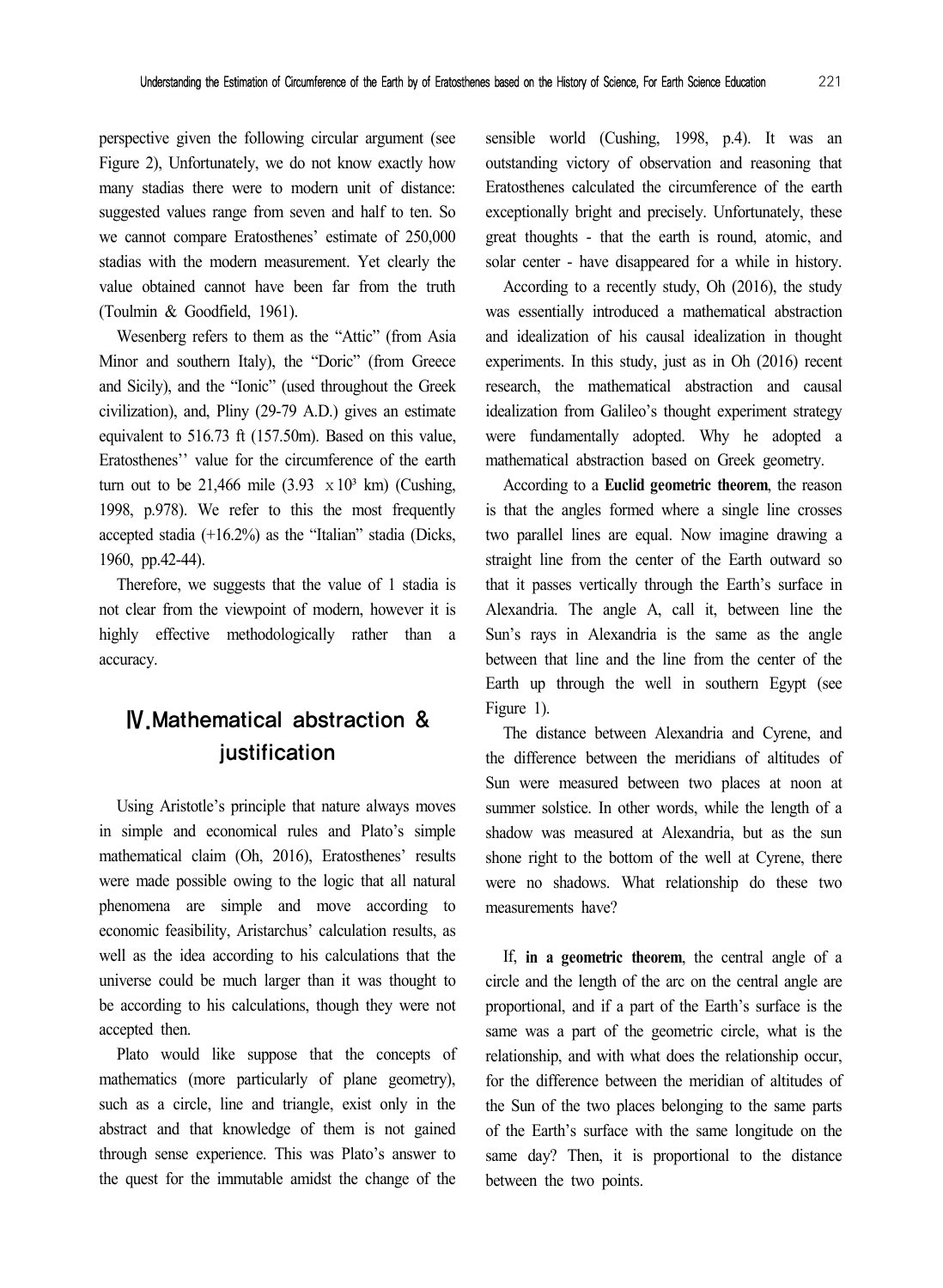#### 222 Jun-Young Oh

Therefore, there are sufficient reasons to assert that the difference between the meridian transit altitudes of the sunrays on the same day on two places on the Earth's round surface is proportional to the distance between two places.

One is asked to imagine what happens in an idealized world if a certain cause is assumed, by reconstructing a phenomenon that can be observed in an experiential world so that an abstract proportional expression is possible. The causal idealization strategy is utilized which then directs to the idealized world from an experiential world.

First, it is already known that According to Aristarchus calculation, Distances to the Sun is equal to about 180 Earth Diameters (Heath, 1913, pp. 350-352), moreover, it is necessary to assume that parallel rays are required for the condition of alternate angles to be met in geometry.

If, a source of light with volume near the surface of Earth is put further away from the surface, it can be imagined that the angle between the rays grow smaller (about 0.02°, see Figure 4). From the source of light, all rays of light move in a straight line, and the sun is infinitely far away and becomes a point source of light, then what would happen to such rays?

In effect, the sun with volume will become a point source of light and will shine on the surface of the Earth in an approximately parallel fashion.

Therefore, the fact that Distances to the Sun is equal to about 180 Earth Diameters farther away from the moon provides the rationale for the sunrays to shine on the surface of the Earth in an approximately parallel fashion. Therefore, the difference between the meridians of altitudes of the Sun of the two points becomes the central angle of the two points.

The causal idealization of this study is functional in its destruction of the size of the small cosmos of the time, and formulated a size of the cosmos that was difficult to be accepted at the time. From a functional standpoint, this study formulated that the difference between the meridians of altitudes of the Sun of two

points formed the central angle between the two points through the fact that the Sun was very far away and by destroying the existing small cosmos of the time that the Sun was close. Therefore, Brown (2011) asserted that there were a small number of thought experiments which were both destructive and constructive, and termed such experiments as Plato's thought experiments.

Unfortunately, Eratosthenes' great thoughts - accepted the earth's roundness, ancient atomism, and heliocentric hypothesis at that time - have been forgotten in history for many centuries. Such great thoughts turned out in Copernicus, Galileo, and Kepler, after the Renaissance

## Ⅴ. Discussion and Conclusion

When we turn to The Greeks' cosmology, we find there an equally strong commitment to symmetry and simplicity in modern science.

**First**, Eratosthenes' estimate of circumference of the Earth by abstraction based on the belief that the theorems of geometry, is used in the territorial world as well as in heavens An assumption that Sun's light reached Earth along parallel line, suffered from one weakness at that time (small cosmos), so it is justified using Aristarchus's distance between the Sun and the Earth, Atomism's concept for space at that time.

Second, the question of Eratosthenes's accuracy is pointless in modern terms, because the distance between two places was not measured directly (Circular Argument). However, the beauty of his experiment is its breathtaking simplicity and elegance. There are many more interesting experiments done by Eratosthenes and many other philosophers, from this point onwards. But, in my eyes, this was really the fundamental building block or milestone in cosmology. Really, the mathematics he used was so simple, taught to us at the age of 12, yet it is not the learning of things that makes one intelligent or stand out, it is the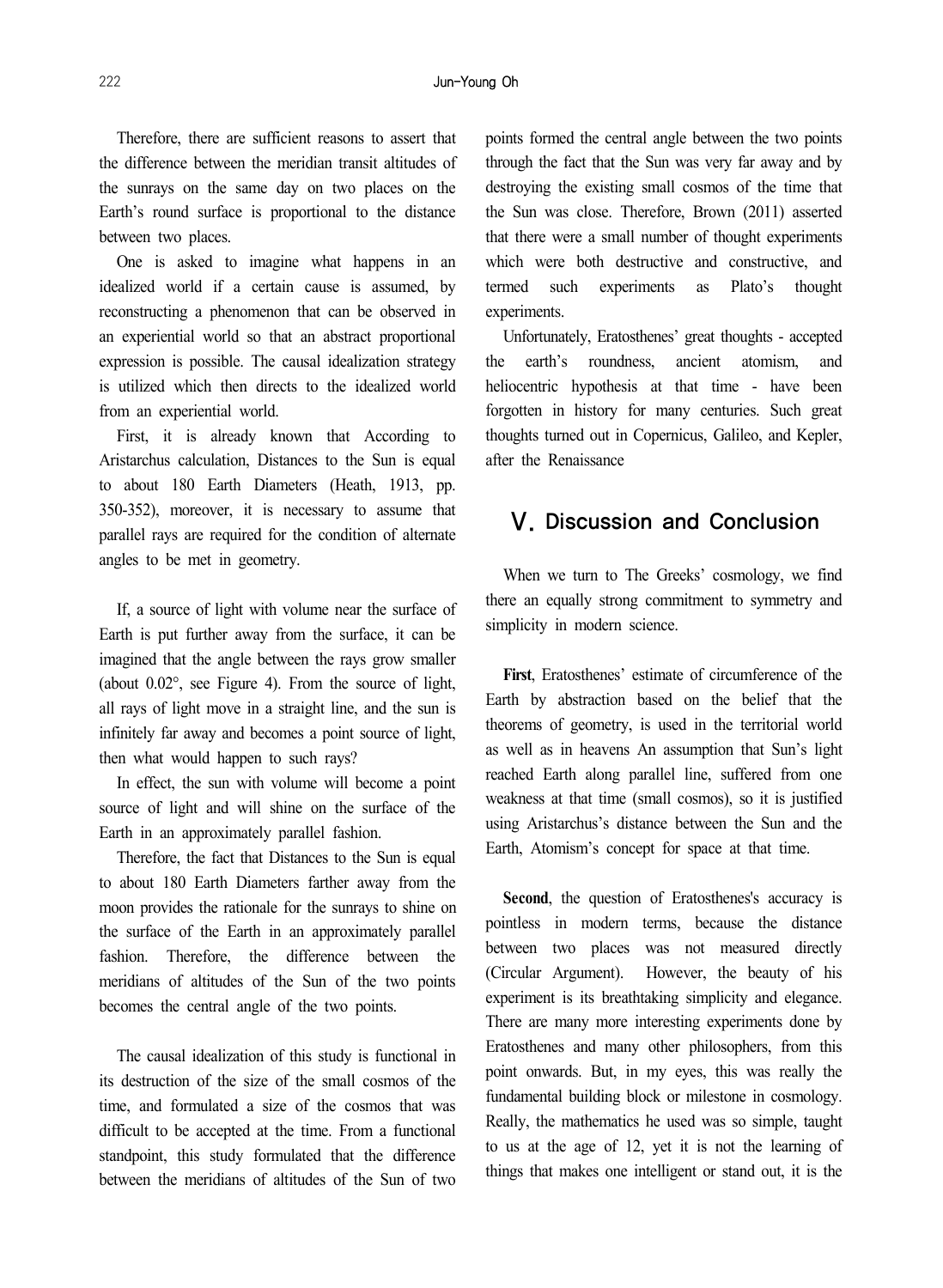manner in which one applies it.

**Third**, it can be observed that the assumption that the sun's rays must be parallel was heavily influenced by the heliocentric theory of Aristarchus which bred scientific and religious debates. In other words, the simple measurement of the size of the Earth was founded on a bold assumption that could not be accepted at that time. Such traditional thought experiments are both destructive and constructive at the same time, and such experiments can be called Plato's thought experiments (Brown, 2011).

Fourth, Eratosthenes had utilized a quantitative methodology, rather than the qualitative methodology commonly utilized at the time. "He was not only an eminent Alexandrian mathematician of the third century B.C., but was ranked in antiquity among the rare group of man who were equally proficient in all fields of knowledge."(Gulbekian, 1987). Such methods were passed in Galileo and Kepler.

**Fifth**, this experiment fits well with the conditions of Heidegger's Aesthetics. In other words, the mundane to the holy, the limited to the unlimited, and this experiment displays that things of all dimensions are ultimately connected including the small, temporary things. This experiment has changed the quality of experience of humankind towards the world (Crease, 2003, pp. 3-14).

**Sixth**, the most significant achievement of the early Greek and Hellenism sciences is in astronomy. Astronomy is the only field of science whereby mathematical methods were applied before the end of fourth century B.C. and saw great success (Lloyd, 1970). Eratosthenes' measurement of the circumference of the Earth is a scientific method that connected the earth and the heavens through mathematics based on symmetry including simplicity. The Greeks introduced true scientific methods. Their scientific method was mainly based on reasoning. The great leap of mankind that replaced mysticism was the ancient Greek

civilization.

We fully endorse Collins's suggestion (Collins, 1998) that mathematics and science involving philosophy are propelled forward in new and surprising directions by the production of technology. Eratosthenes' approximation of the Earth's circumference is a beautiful mathematical argument, regardless of the accuracy of its result. Eratosthenes helped to lay the foundation for science based on Alexandria mathematics and empirical observation as well as Greek philosophical speculations. Most importantly, he demonstrated the astonishing power of mathematics as a tool to model our world.

According to Chae (2012), the teachers mentioned that the experiments for measuring the size of the earth in the current curriculum gave rise to difficulties in measuring precisely the angles between the string and the post. Also, there has been a scientific contradiction that solar altitudes were increased in a high latitude region, instead of decreased. For this reason, an alternative method has been developed to measure the earth's size using the distance and the solar altitude difference of two places. The teachers all agreed that by using the updated measuring experiment, they can acquire more precise measurements and it is easier, faster and consequently more effective than the existing methods. I agree that he suggest that the newly developed experiment by the researchers can overhaul the problems of the current experiments and it can be an effective alternative to the current experiment.

However, according to (Crease, 2003), The beauty of the Eratosthenes' experiment was that it was in its simplicity that it was possible to find Earth's circumstance related to the scale of the universe at that time, just by performing short shadows. In other words, if sunlight comes in at a right angle to Siena, the length of the shadow of Alexandria's sundial and its central angle are measured at 1/50 of the total circle. Therefore, the distance between the two places was 1/50 of the circumference of the total earth. It was possible to calculate the circumference of the earth just by measuring the shadow of one side rather than two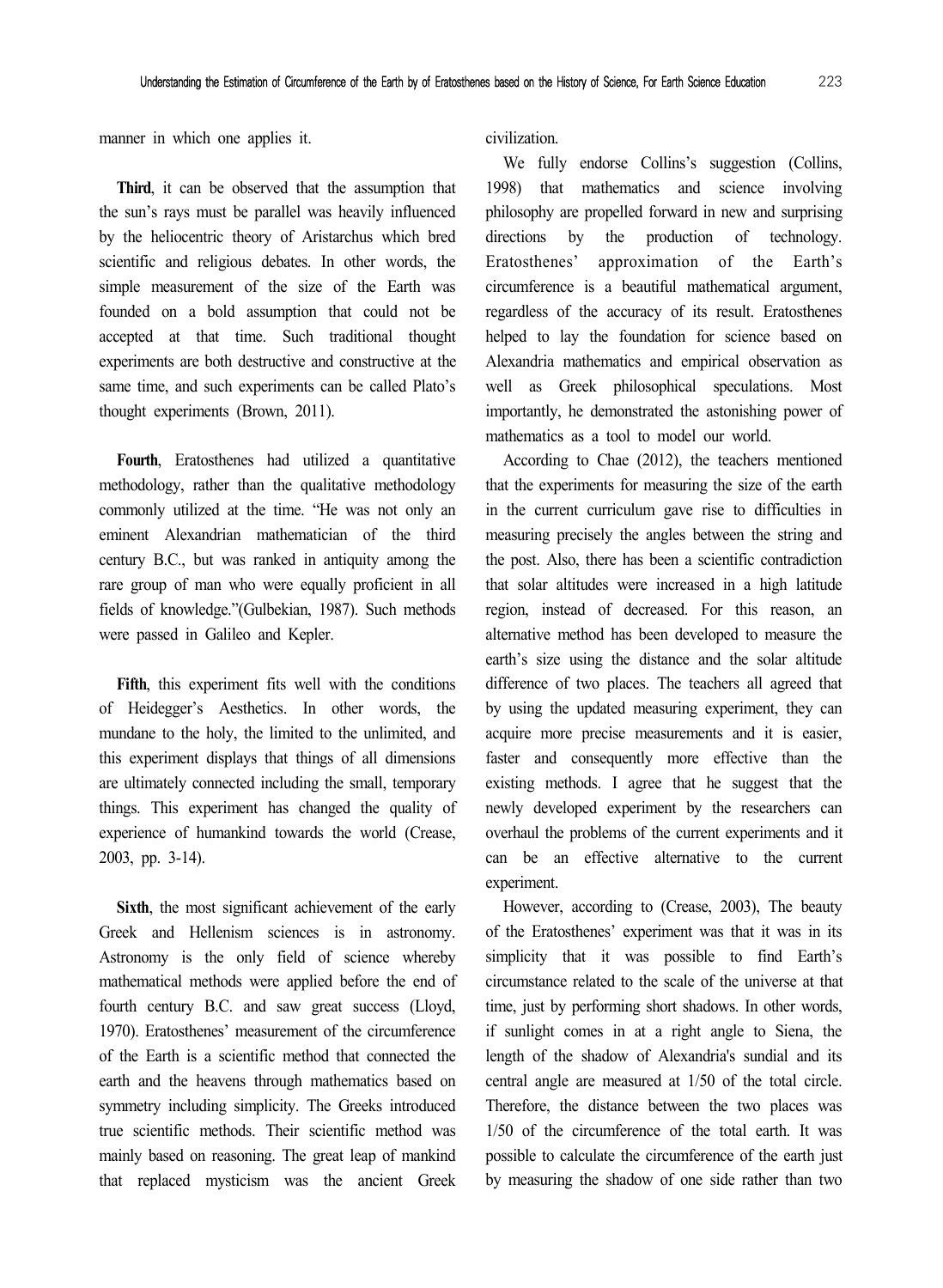places (refer to Figure 3).

The important characteristic of this experiment is that it is so simple that his experiment is still beautiful. Therefore, we should not overlook the scientific historical characteristics of Eratosthenes' experiment.

## 국문요약

지구크기에 대한 최초의 정확한 측정은 기원전 230년, 헬레니즘의 과학자인, 에라토스테네스 (276- 195 B.C.)에 의하여 이루어졌다. 역사적으로 수학적 추상화는 유럽의 고대 그리스인의 천재성을 보여주 는 좋은 예이다. 그 당시에는 상상하기 어려운 태양 이 멀리 떨어져 있기에 태양광선이 평행하게 지구 에 입사한다는 전제를 요구하는, 논리적이고 과학적 인 기법의 에라토스테네스의 과학적 방법의 성공이 었다. 중요한 것은 간단한 수학적 비례식을 성립하 기 위해서는 지구가 둥글고, 광선이 지구에 나란하 게 들어온다는 가정이 필요하였다. 즉 천상으로부터 지상으로 유클리드 기학학이 연결된다는 내용이다. 그것은 최초로 태양중심을 주장한 아리스타쿠스의 제안을 받아들여야 했고, 아리스토텔레스의 자연관 인 우주는 아름답고 우아하다는 사상에 기반을 두 어 지구는 구처럼 대칭적이라는 것이다. 우리는 이 러한 가정들을 현대가 아닌 그 당시 어떻게 정당화 했는지를 탐색하는 것이다. 또한 실험의 미적 관점 에서 에라토스테네스의 지구측정의 중요한 특징은 단순성에 있다는 것을 강조하는 것이다.

### Acknowledgements

This work was supported by the 2014 research foundation grant from Hanyang University (H. 201400000001311)., and cooperation of Professor Chae, Dong-Hyun, Jeonju National University of Education who made this research possible.

### References

Brown, J. R. (2011). The Laboratory of the Mind: Thought Experiments in the Natural Science.

London: Routledge.

- Chae, D.-H. (2012). Measuring the Earth's Size Using the Sun's Altitude and The Responses. Journal of the Korean Society of Earth Science Education, 5(1), 88-94.
- Collins, R. (1998). The sociology of philosophies: A global theory of intellectual change. Cambridge, MA: Harvard University Press.
- Crease, R. P. (2003). The Prism and the Pendulum: The ten most beautiful experiments in science. New York, NY: Random House
- Cushing, J. T. (1998). Philosophical Concepts in Physics: The Historical Relation between Philosophy and Scientific Theories. Cambridge: University Press.
- Dicks, D. R. (1971). Eratosthenes." Dictionary of Scientific Biography. New York: Charles Scribner's Sons
- Evans, J. (1998). The History and Practice of Ancient Astronomy, N.Y., Oxford: Oxford University Press
- Fraknoi, A., Morrison, D,. & Wolff, S. (1998). VOYAGES through the universe. Saunders college publishing.
- Frank, A. (2011). About Time: Cosmology and Culture at the Twilight of the Big Bang. New York: Free Press, a Division of Simon & Schuster, Inc.
- Gulbekian, E. (1987). The origin and value of the stadium unit used by Eratosthenes in the third century B.C. Archive for History of Exact Sciences, 37(4), 359-363.
- Heath, S. T. L. (1913). Aristarchus of Samos. New York: The Clarendon Press at Oxford University
- Hosson, C. D. and Decamp, N. (2014). Using Ancient Chinese and Greek Astronomical Data: A Training Sequence in Elementary Astronomy. Science & Education, 23, 809-827.
- Hoyle, F. (1972). Astronomy, New York: Crescent Books.
- Kline, M. (1967). Mathematics for the Nonmathematician. New York: Dover Publications, Inc.
- Lloyd, G.E.R. (1970). Early Greek Science: Thales to Aristotle. London: Chatto & Windus.
- Layser, D. (1984). Constructing the Universe. New